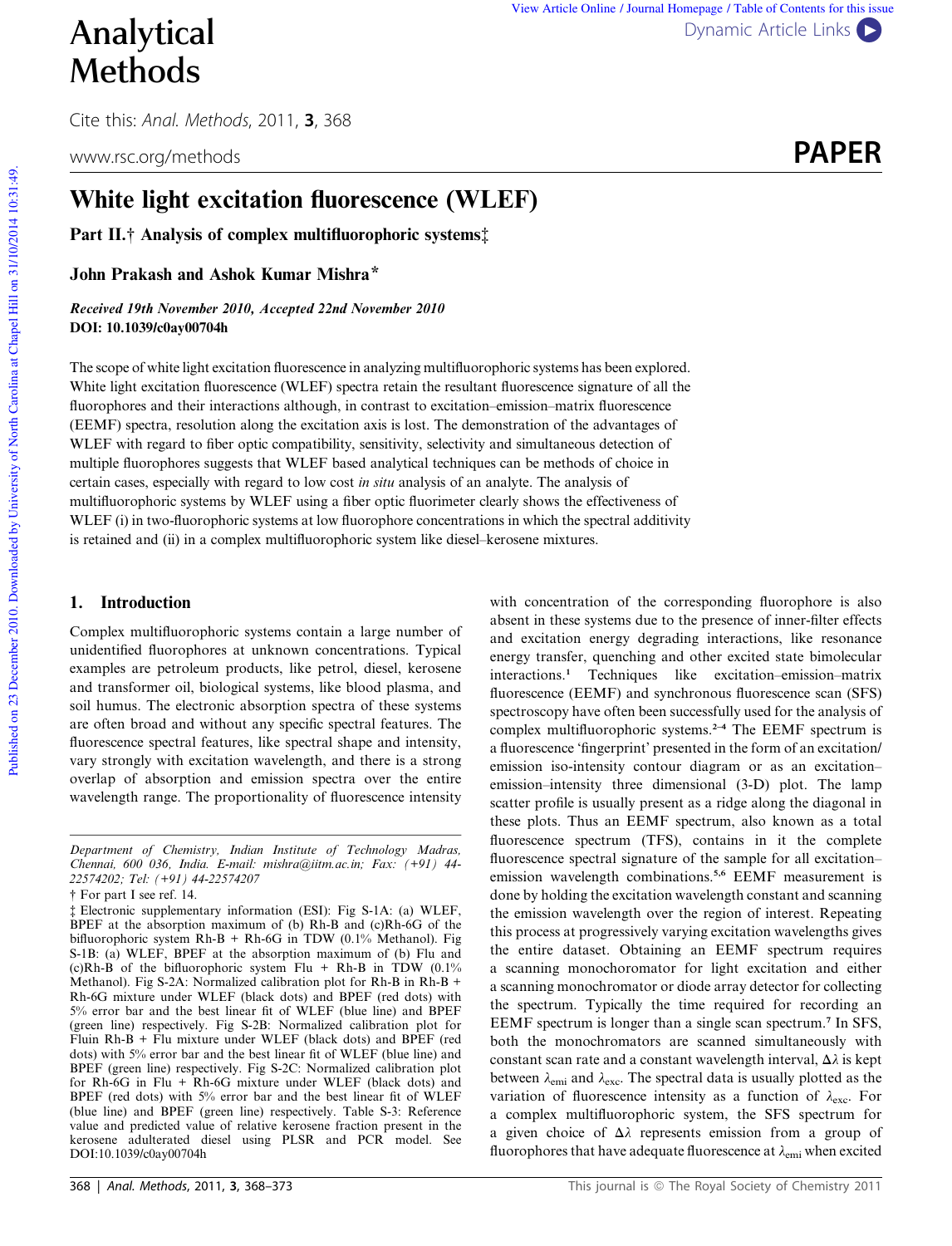at the corresponding  $\lambda_{\text{exc}}$ . Thus a typical SFS for a particular  $\Delta\lambda$  represents only a subset of all the fluorophores that could be present in the system. It has been shown that a judicious choice of  $\Delta\lambda$ , which is often a time consuming exercise, can enable the effective use of SFS for the analysis of complex multifluorophoric systems.<sup>8,9</sup> By its very nature SFS requires scanning monochromators on the excitation as well as the emission side. SFS is a single scan data acquisition process and hence it requires less time compared to EEMF. The problem of contamination of lamp scatter profile in SFS is easily avoided<sup>4</sup> by proper choice of  $\Delta \lambda$ . In recent times the combination of multivariate techniques with EEMF and SFS has been shown to offer significant advantages in the analysis of complex multifluorophoric systems.<sup>10-13</sup>

In the preceding paper, it has been shown that the white light excitation fluorescence (WLEF) spectrum is essentially equivalent to the spectrum in which the EEMF data is compressed along the excitation axis.<sup>14</sup> Thus the WLEF spectrum is expected to retain the resultant fluorescence signature of all the fluorophores and their interactions, although the resolution along the excitation axis is lost. As explored in the preceding paper, WLEF has significant advantages with respect to good fiber optic compatibility, low cost instrumentation, good spectral integrity, enhanced sensitivity and intensity, possibility of lamp scatter profile removal (difference spectrum) and ease of spectral data acquisition. The combination of the ability of WLEF to reflect the fluorescence signature of the entire multifluorophoric system and the advantages of the WLEF technique makes a strong case for the examination of WLEF as an analytical method for multifluorophoric systems. This is the general objective of this work.

The following are two specific objectives which have been studied, each based on a different condition of analysis.

(a) In order to examine the effectiveness of WLEF with respect to the analytical accuracy and selectivity, three two-fluorophoric systems were chosen such that the concentrations of the fluorophores in the system were low. Under this condition, the proportionality of the intensity of each individual fluorophore to its concentration is maintained, which is the basic operative condition for conventional analytical fluorimetry.

(b) In order to examine the applicability of WLEF for complex multifluorophoric systems, the analysis of diesel–kerosene mixtures was chosen as a test case. This system has been chosen as the analysis of this system using SFS and EEMF techniques has already been reported<sup>18-21</sup> and it would be easy to see whether WLEF based analysis matches with them favorably. Multivariate methods have been used for the present analysis.

#### 2. Experimental

#### 2.1. Instrumentation

A fabricated fiber optic fluorimeter<sup>14</sup> was primarily used for this study and a Fluoromax4 spectrofluorimeter (Horiba Jobin Yvon Inc.), with excitation and emission monochromator slit widths kept at 2 nm, used for supporting measurements.

#### 2.2. Materials and methods

2.2.1. Chemicals. The flurophores: Rhodamine-6G (Rh-6G), Rhodamine-B (Rh-B) and fluorescein (Flu) (all from S.D. Fine Chem. Ltd.) were as used as received. The solvent methanol

purchased from Sisco Research Laboratories was of spectroscopic grade. Triple distilled water (TDW) was also used as a solvent. Diesel and kerosene were collected from the authorized local vendors in Chennai.

2.2.2. Spectroscopy. Electronic absorption spectral measurements were carried out with a Lambda 25 UV/Visible spectrometer (PerkinElmer) at a scan rate of 240 nm  $s^{-1}$ . Although the fabricated fiber optic fluorimeter was primarily used for this study, a Fluoromax4 spectrofluorometer (Horiba Jobin Yvon Inc.), with excitation and emission monochromator slit widths kept at 2 nm, was used for supporting measurements.

2.2.3. Two-fluorophore mixture solutions. Three pairs of two-fluorophore mixture solutions were prepared for the study; Flu + Rh-B, Flu + Rh-6G and Rh-B + Rh-6G (all were  $10^{-6}$  M in 0.1% methanol solution in TDW) were chosen for WLEF emission and calibration studies of two-fluorophoric system and were made by varying the % concentration of the probe from  $0:100$ , 10 : 90 *etc.* up to 100 : 0 (11 samples).

2.2.4. Diesel–kerosene mixtures. Diesel samples with different relative kerosene fractions (%, v/v) were prepared by adding appropriate volumes of neat kerosene to neat diesel. A calibration set of 32 samples and a validation set of 5 samples containing varying amounts of diesel and kerosene were prepared. The relative kerosene fraction  $(\%$ ,  $v/v)$  in the samples varied from 0 to 100%. For 0% (100% diesel v/v fraction) to 20% (80% diesel v/v fraction) kerosene v/v fraction in diesel, the interval maintained was 1% and for the range 20% to 100% the interval was 5%. The 1% interval was chosen in the composition range 0% to 20% kerosene v/v fraction in diesel because this is the range in which adulteration of diesel by kerosene is expected.

#### 3. Results and discussion

#### 3.1. WLEF analysis of two-fluorophore mixtures

In a multifluorophoric system, conventional fluorescence spectroscopy provides the unique advantage of the selective excitation of a particular fluorophore. Similar selectivity can also be exercised in choosing an emission wavelength corresponding to a particular fluorophore. This twin selectivity in terms of the choice of excitation and emission wavelength is a unique strength of conventional fluorimetry. This feature is absent in conventional electronic spectroscopy as well as in WLEF. The analysis of multiple fluorophoric samples by WLEF and multiple chromophoric samples by electronic absorption spectroscopy are, in essence, closely similar to each other. Selectivity in WLEF can only be exercised with regard to the choice of emission wavelengths. The possibility of simultaneous determination of two fluorophores by WLEF was examined for Rh-B, Rh-6G and Flu.

The fluorescence spectrum of the Flu  $+$  Rh-B pair is shown in Fig. 1, it shows the nature of WLEF and conventional band pass excitation fluorescence (BPEF) of the Flu + Rh-B pair. Spectral details of the other pairs were tested and are given as ESI (S-1 (A and B)).‡ It is seen that in every case, the WLEF gives the fluorescence of both the fluorophores present in the system. But in BPE (conventional fluorimetry) an increased fluorescence of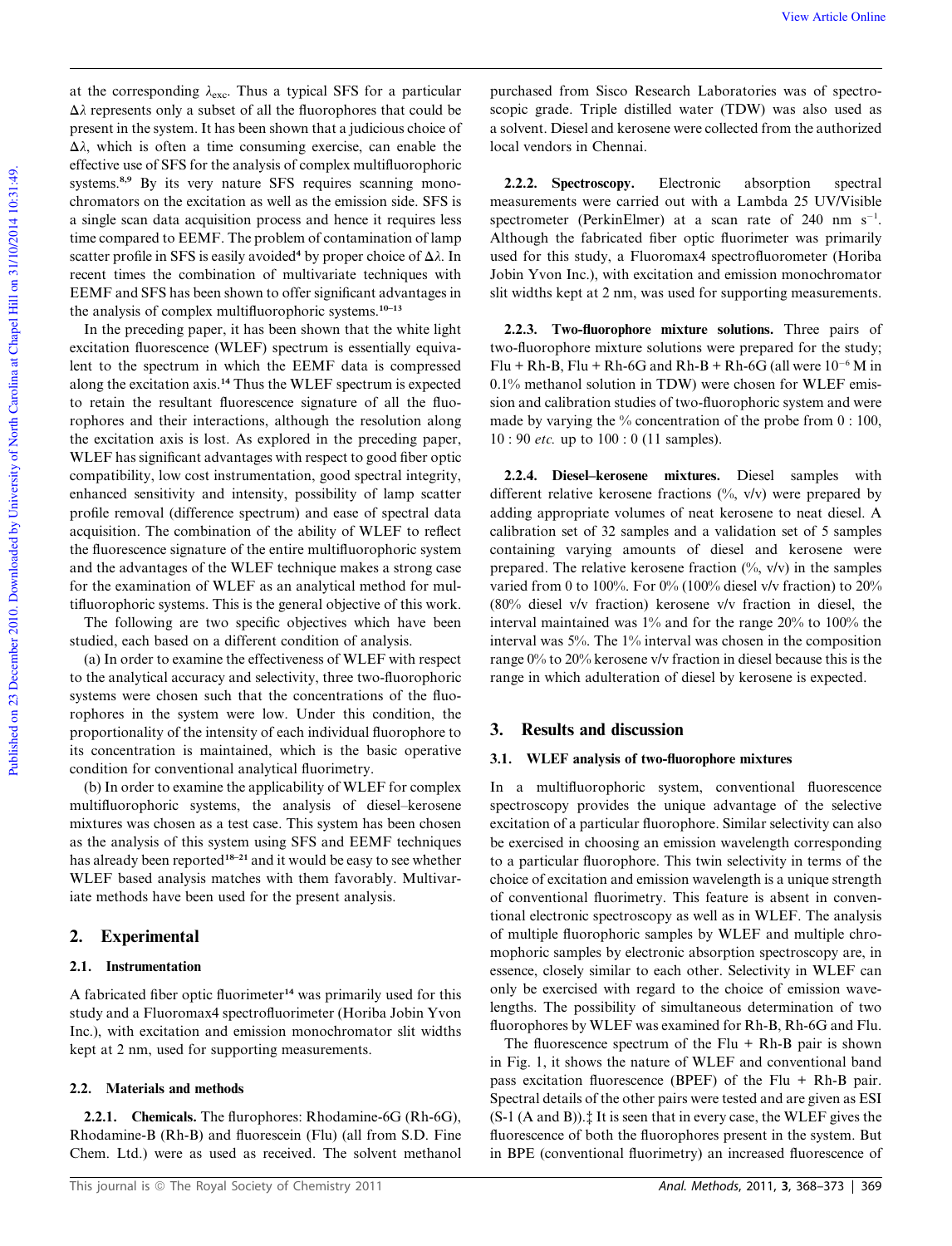

Fig. 1 (a) WLEF, BPEF at the absorption maximum of (b) Rh-B and (c) Flu of the two-fluorophoric system Rh-B + Flu in 0.1% methanol in TDW.

one probe having absorption maximum very closed to BPEF maximum is observed and its partner gives feeble fluorescence due to the poor overlap of the absorption and excitation lamp profile.

The selective BPE of the probes was carried out at their absorption maxima, Flu at 485 nm, Rh-6G at 526 nm and Rh-B at 554 nm. BP selective excitation at 550 nm not only gives the fluorescence of Rh-B but also the fluorescence of Flu since there is enough overlap of the excitation source profile and absorption spectrum of Flu. The gradual variation in fluorescence of the fluorophores at WLE and BP selective excitation is visible from



Fig. 2 Normalized calibration plots for Rh-6G, Rh-B and Flu in the mixtures Rh-6G + Rh-B, Rh-B + Flu and Flu + Rh-6G, under WLEF (black dots) and BPEF (red dots) with 5% error bar and the best linear fit of WLEF (blue line) and BPEF (green line) respectively.

the emission plots presented in Fig. 1 and a linear calibration fit is also made for ensuring the strength of WLEF as an analytical tool. Normalized calibration plots for Rh-6G in the mixtures Rh- $B + Rh-6G$ , Rh-B in Flu + Rh-B and Flu in Rh-6G + Flu are shown in Fig. 2 and the remaining three calibration plots are given as ESI (S-2  $(A-C)$ ). $\ddagger$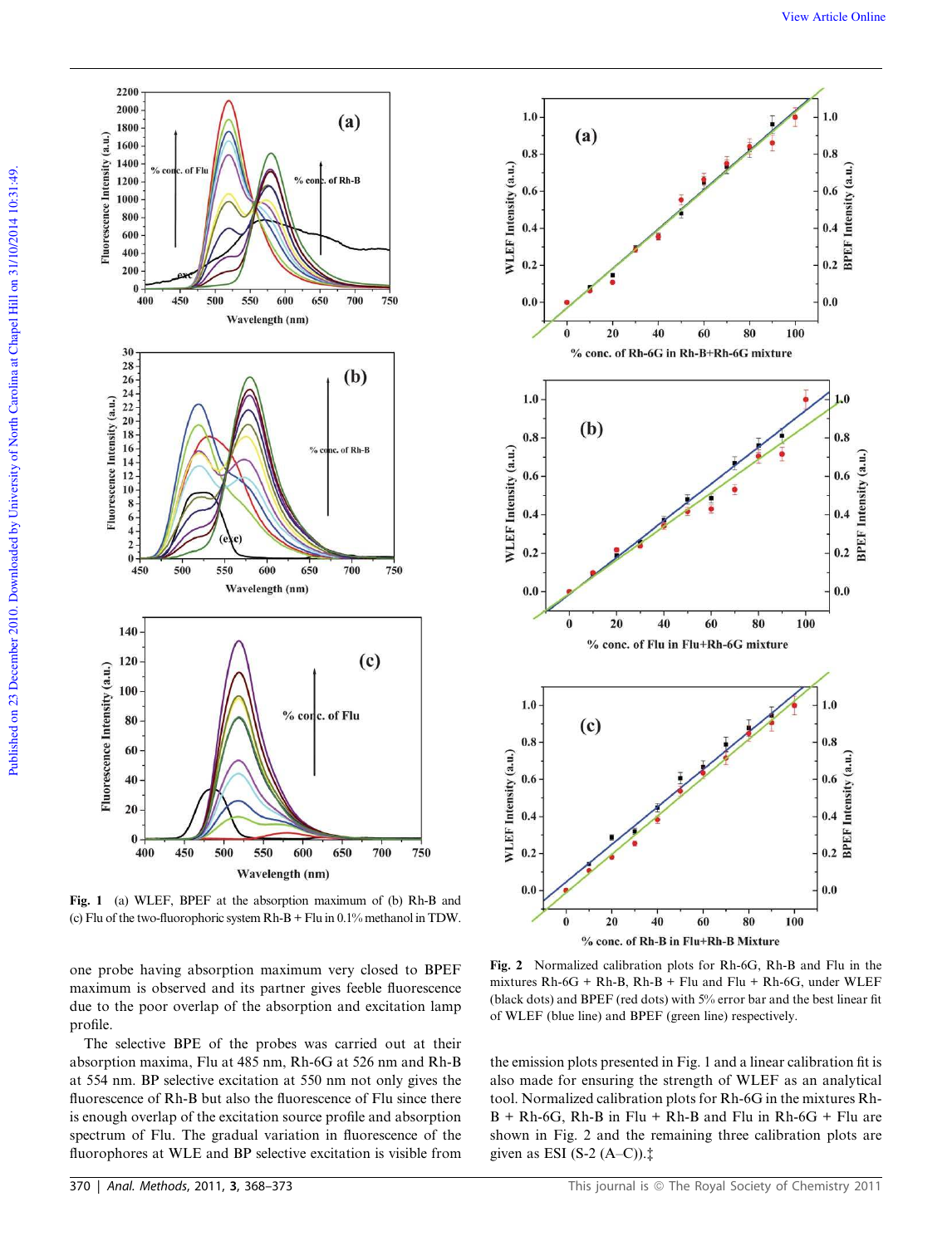Even though white light was used as an excitation source linear calibration plots were obtained at the emission maximum of all the fluorophores present in the system. To obtain the calibration plots signal intensities were measured at the emission maximum, Rh-B (580 nm), Rh-6G (554 nm) and Flu (535 nm), and the experiment was repeated 5 times for all the above flurophore combinations. The consistency and reproducibility of the results obtained from WLEF makes this technique good and comparable to conventional BPEF methods.

The emission spectra show a gradual variation in fluorescence intensity even in the presence of second fluorophores. Calibration plots were drawn for each of the fluorophores at their emission maximum under WLEF and conventional BPEF. The fluorescence intensity of each of the fluorophores at their emission maximum was obtained by subtracting the percentage contribution of its partner fluorophores at that emission maximum. The calibration parameters are shown in Table 1. In general the coefficient of linearity values (*R*-value) of  $\geq 0.991$ imply good linearity of the calibration. Similarly the standard deviation (S.D.) values of  $\leq 0.046$  imply that the measurement errors are within the acceptable limits. Both *R* and S.D. values for WLEF and the conventional BPEF methods compare fairly well with each other.

#### 3.2. WLEF and EEMF of a multifluorophore-diesel

In the preceding paper it was shown that the EEMF spectrum and the WLEF spectrum are related to each other. This was done by using a Fluoromax-4 spectrofluorometer instrument because it has the provision (0 nm selection of the excitation monochromator) of low intensity white light for calibration purposes, as well as the provision of obtaining EEMF spectrum. Using the EEMF data matrix, an area plot was constructed by integrating the excitation profiles at different emission wavelengths and plotting the integrated area against the corresponding emission wavelength. This area plot was shown to match closely with the WLEF spectrum. Since WLEF is expected to contain in it the spectral signatures of all the fluorophores present in the system, the area plot obtained from the diesel EEMF spectrum should also show a close match with the diesel WLEF spectrum. The 3-D and contour plots of diesel fluorescence, obtained by scanning the emission monochromator from 380 nm to 650 nm (increment 2 nm) and the excitation monochromator from

300 nm to 552 nm (increment 4 nm) at slit widths 2/2 nm is shown in Fig. 3.

The area plot which is a projection of EEMF along the emission axis was constructed from the EEMF data. The comparison of the spectral profile of the area plot and that of WLEF is given in Fig. 4.

As is observed in Fig. 4, even for a complex multifluorophoric system like diesel there is a close match of the WLEF with the excitation-compressed EEMF area plot.



Fig. 3 (a) 3-D and (b) contour plot of pure diesel.

Table 1 Calibration plot data for entire fluorophores in the mixtures RhB + Flu, Rh-B + Rh-6G and Flu + Rh-6G in 0.1% methanol in TDW under WLEF and conventional BPEF

| Fluorophores in mixtures | Mode        | Intercept $(A)$ | Slope $(B)$ | $R$ -value        | S.D.              |
|--------------------------|-------------|-----------------|-------------|-------------------|-------------------|
| $Rh-B$ in $Rh-B + Flu$   | <b>WLEF</b> | 0.0469          | 0.0101      | $0.99_4$          | 0.03              |
|                          | <b>BPEF</b> | $-0.0110$       | 0.0103      | 0.997             | 0.02              |
| $Rh-B$ in $Rh-B + Rh-G$  | WLEF        | 0.0593          | 0.0096      | $0.99_4$          | 0.034             |
|                          | <b>BPEF</b> | 0.0788          | 0.0086      | $0.98_1$          | 0.05c             |
| $Flu$ in $Rh-B + Flu$    | <b>WLEF</b> | 0.0023          | 0.0099      | 0.99 <sub>5</sub> | 0.03 <sub>6</sub> |
|                          | <b>BPEF</b> | 0.0291          | 0.0095      | 0.99 <sub>0</sub> | 0.04              |
| Flu in $Flu + Rh-6G$     | <b>WLEF</b> | $-0.0130$       | 0.0096      | $0.99_{4}$        | 0.034             |
|                          | <b>BPEF</b> | $-0.0099$       | 0.0087      | $0.97_s$          | 0.06              |
| $Rh-6G$ in $Rh-B + Rh6G$ | <b>WLEF</b> | $-0.0297$       | 0.0106      | 0.99 <sub>7</sub> | 0.03 <sub>0</sub> |
|                          | <b>BPEF</b> | $-0.0309$       | 0.0106      | 0.99 <sub>2</sub> | 0.04c             |
| $Rh-6G$ in $Flu + Rh-6G$ | <b>WLEF</b> | 0.0283          | 0.0099      | $0.99_1$          | $0.04_{\ell}$     |
|                          | <b>BPEF</b> | $-0.0219$       | 0.0102      | 0.99 <sub>2</sub> | 0.04              |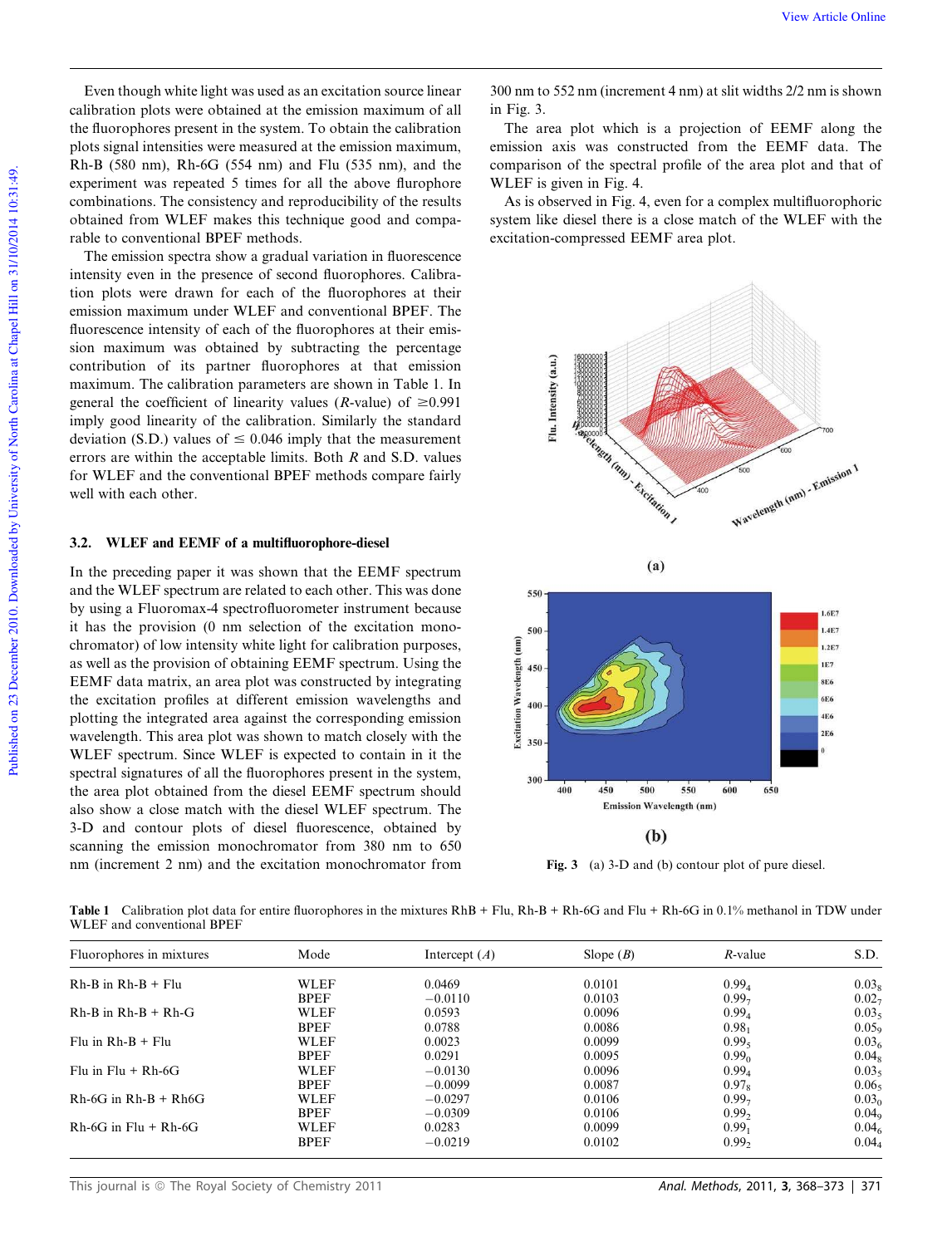

Fig. 4 A projection of EEMF along the emission axis (area plot) and WLEF spectrum of diesel.

The close compatibility of WLEF with fiber optic fluorimetry (FOF) has been established in the preceding paper.<sup>14</sup> The FOF–WLEF spectrum of a complex multifluorophoric system like diesel will retain advantages like analytical precision, accuracy, selectivity and sensitivity. However, the difference spectrum technique for removal of the lamp scatter profile is not usable because of the absence of a proper reference for a neat diesel sample. Fortunately, diesel is a fairly transparent medium and the contribution from the lamp scatter profile is not expected to be significant.

#### 3.3. WLEF of diesel–kerosene mixture

WLEF spectra of samples containing various compositions of diesel and kerosene are shown in Fig. 5. The peak at 484 nm shows a gradual decrease in intensity and a slight blue shift on increasing the relative kerosene % v/v fraction.

A calibration model for the kerosene contamination in diesel was made using 32 samples of known concentration with the help of the multivariate methods PLSR and PCR by employing the following sequence of steps:

3.3.1. Data pre-processing. To proceed with the multivariate regression process, data were arranged into a matrix characterized by samples as rows and WLEF intensities as columns. Data



Fig. 5 WLEF spectra of diesel–kerosene mixtures measured using the fiber optic fluorimeter (FOF) instrument.

pre-processing was done using auto-scaling<sup>15</sup> which involves mean-centering followed by dividing each column by the standard deviation of the column.

3.3.2. Optimum number of components to build the model. After pre-processing the data the next step in the multivariate regression method was the determination of the optimum number of factors that allow the system to be modelled without over fitting the concentration data. For this purpose a crossvalidation method, contiguous block<sup>15</sup> with 6 splits of the data was used. The optimum numbers of components or latent variables with minimum root-mean-square error of cross-validation (RMSECV) and root-mean-square error of calibration (RMSEC) values was found to be six for both partial least squares regression (PLSR) and principal component regression (PCR)15–17 models. Hence, a six component PLSR and PCR model was made, these factors explains the maximum variation in the respective models.

3.3.3. Accuracy and prediction ability of the model. To evaluate the accuracy and reliability of the model, the measured values of diesel concentration was plotted against the concentration values predicted by the model (Fig. 6).



Fig. 6 Reference concentration *vs.* predicted concentrations of dieselkerosene mixture in the calibration dataset developed by (a) PLSR and (b) PCR.